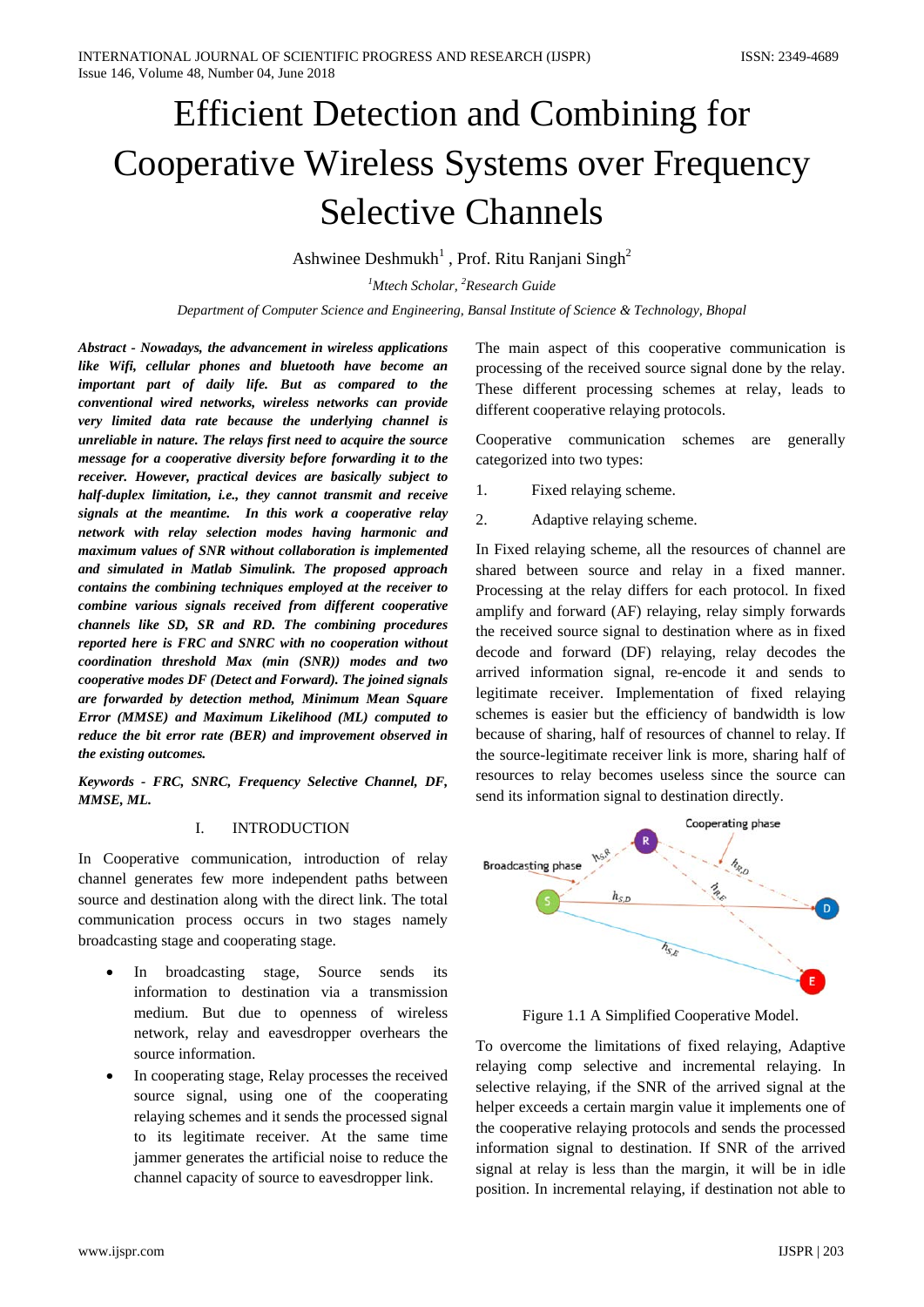INTERNATIONAL JOURNAL OF SCIENTIFIC PROGRESS AND RESEARCH (IJSPR) ISSN: 2349-4689 Issue 146, Volume 48, Number 04, June 2018

decode the message, source resends the information signal via relay.

# II. FREQUENCY SELECTIVE CHANNEL MODEL

Employing different circulated relay nodes between two terminal hubs can enhance cooperative decent variety in remote relay frameworks as appeared in Part 3. Be that as it may, by and by, there is a compelling issue of synchronization between these appropriated relay hubs because of a few factors, for example, unique engendering delays and relay areas. Accordingly, the transmitted signals touch base at various time moments at the relays and recipient hub which may cause an image level synchronization issue. In this section, a novel vigorous plan for two-route transmission more than four relay nodes to utilize in cooperative relay systems with flawed synchronization between relay nodes and the two terminals is proposed.



Figure 2.1 a block diagram of frequency selective channels.

To minimize the intersymbol obstruction and added substance noise impacts, the equalizer coefficients can be optimized utilizing the minimum mean squared error (MMSE) paradigm. At the point when the SNR has hoisted values the MMSE equalizer fills in as Zero Compelling does, however when the SNR has bring down qualities, the way that MMSE equalizer considers the noise and signal fluctuation, makes to not amplify the noise as Zero Constraining does,



Figure 2.2 MMSE Equalizer.

As it can be found in the Fig,2.2 when the Signal to Noise Proportion (SNR) has high esteems, the MMSE equalizer fills in as the Zero Constraining does, yet for whatever remains of qualities that SNR can take, the MMSE equalizer works better in terms of mutilation.

#### III. PROPOSED METHODOLOGY

The cooperative relay system is made the communication possible with relay based approach which is the operation similar like amplification during transmission to reduce the effect of interferences and noises mixed with the signal during transmission over wireless channel.

But system still need to be improved to make long distance communication possible with less noise and distortions during transmission. The same thing kept in mind the a cooperative relay system is proposed in this work. This is brief here the block diagram of the proposed cooperative relay selection scheme with detect and forward relay mode followed by combining technique Fixed Ratio Combining (FRC) and Signal to Noise Ratio Combining(SNRC). To reduce the effects of errors detection algorithms are applied which are maximum likelihood (ML), minimum mean square error (MMSE) and without detection. Where data is randomly generated to achieve the all the possibility of noise encounters. The channel considered here Gaussian channel which is the most near to practical channel behavior. After applying combining techniques at the receiver signal is then detected by the detection algorithms and then finally get the data at the output.



Figure 3.1 Block Diagram of Proposed Methodology.

The proposed system is explained using the block diagram in the Fig. 3.1, and this system is simulated in the simulation environment and the simulation steps are shown

in the Fig. 3.2 with the help of flow chart. In the simulation step first the simulation environment need to be created with the help of variables, followed by the initialization of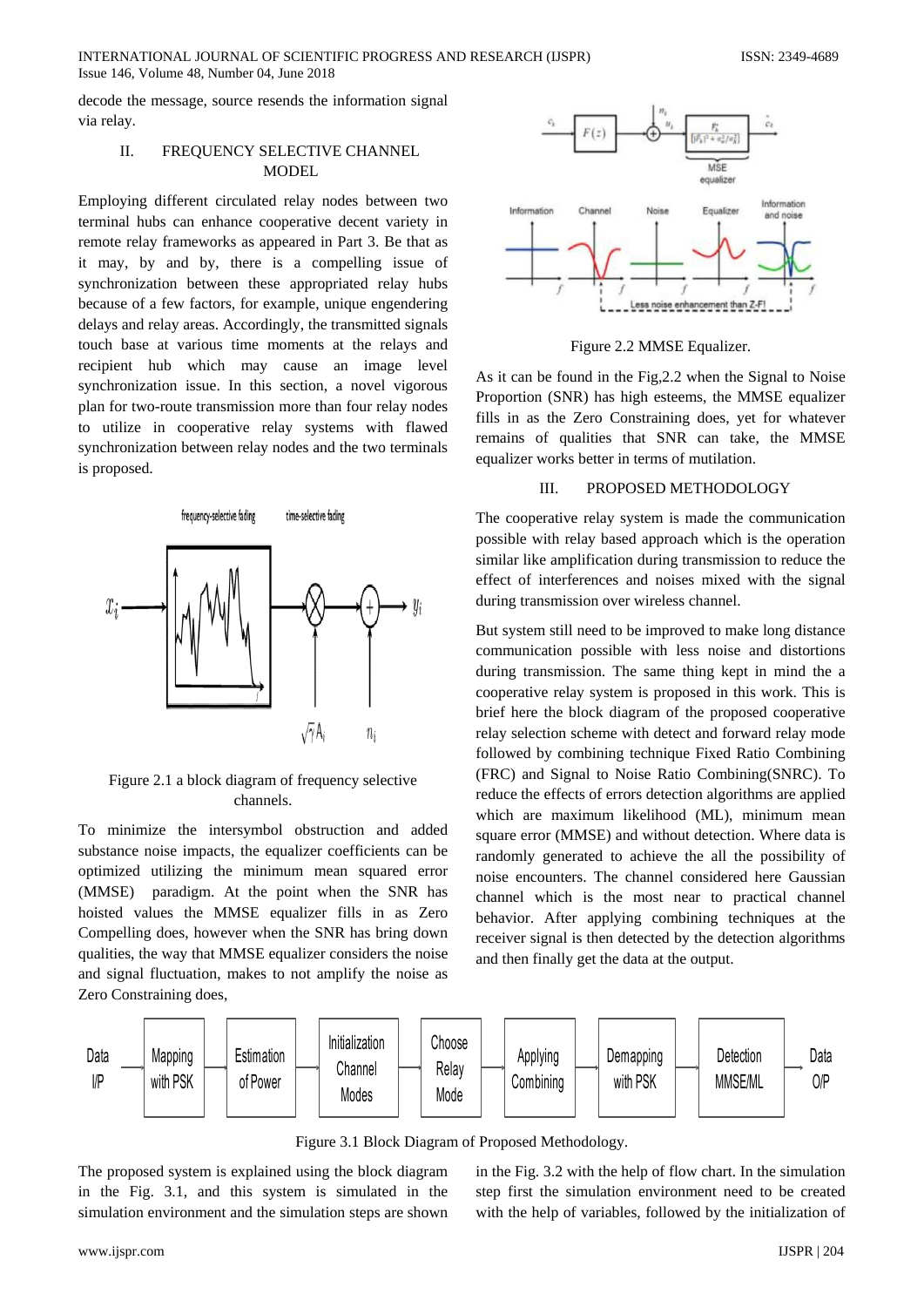the channel coefficient initialization which are Detect and Forward relay selection schemes. The data is generated randomly to achieve all the possibilities with the system integration. Then the proposed methodology is applied i.e. combining techniques followed by linear (MMSE) and non-linear (ML) detection techniques to get the optimum results. Last step is to compare and display all the possible relay selection results with different techniques and modes.



Figure 3.2 Flow Chart of Proposed Methodology.

After receiving the information signal from the source, relay uses cooperating relaying schemes to process the signal. Elemental cooperating relaying schemes to transmit the information signal to the destination are Decode and Forward (DF) and Amplify and Forward (AF). In addition to these two relaying schemes, combing Cooperative is used by the relay, to produce artificial interference to confound the eavesdropper. To combine the benefits of both DF and AF.

An incorrectly detected symbol at the relay station will have a fifty percent probability of also being incorrectly detected at the destination. This stands in contrast with the equal ration combing in a system using AAF. Instead of

detecting the symbol at the relay, it is amplified and transmitted to the sender

## IV. SIMULATION RESULTS

In this section the simulation results of the proposed system utilizing different cooperative modes and Various Relay Selection Modes and the optimum BER is achieved using minimum mean square error(MMSE) and maximum likelihood (ML) detection. Also a combination of different combining methods and diversity protocols are analyzed to illustrate their potential benefits. The detected signals at the receiver side from various cooperative modes are than combined using Fixed Ratio Combining (FRC) and Signal to Noise Ratio Combining (SNRC) and outcomes are given in below figures.

The simulation of proposed algorithm has completed in Matlab and simulated in Matlab Simulink. The simulation waveforms of proposed algorithm has visualized on Matlab Scope. In Figure 4.1 BER Vs SNR Curves using Relay Selection and without Detection has shown. In Figure 4.2 BER Vs SNR Curves using Relay Selection and MMSE Detection curve has shown. BER Vs SNR Curves using Relay Selection and ML Detection has shown in Figure. 4.3.



Figure 4.1 BER Vs SNR Curves using Relay Selection and without Detection